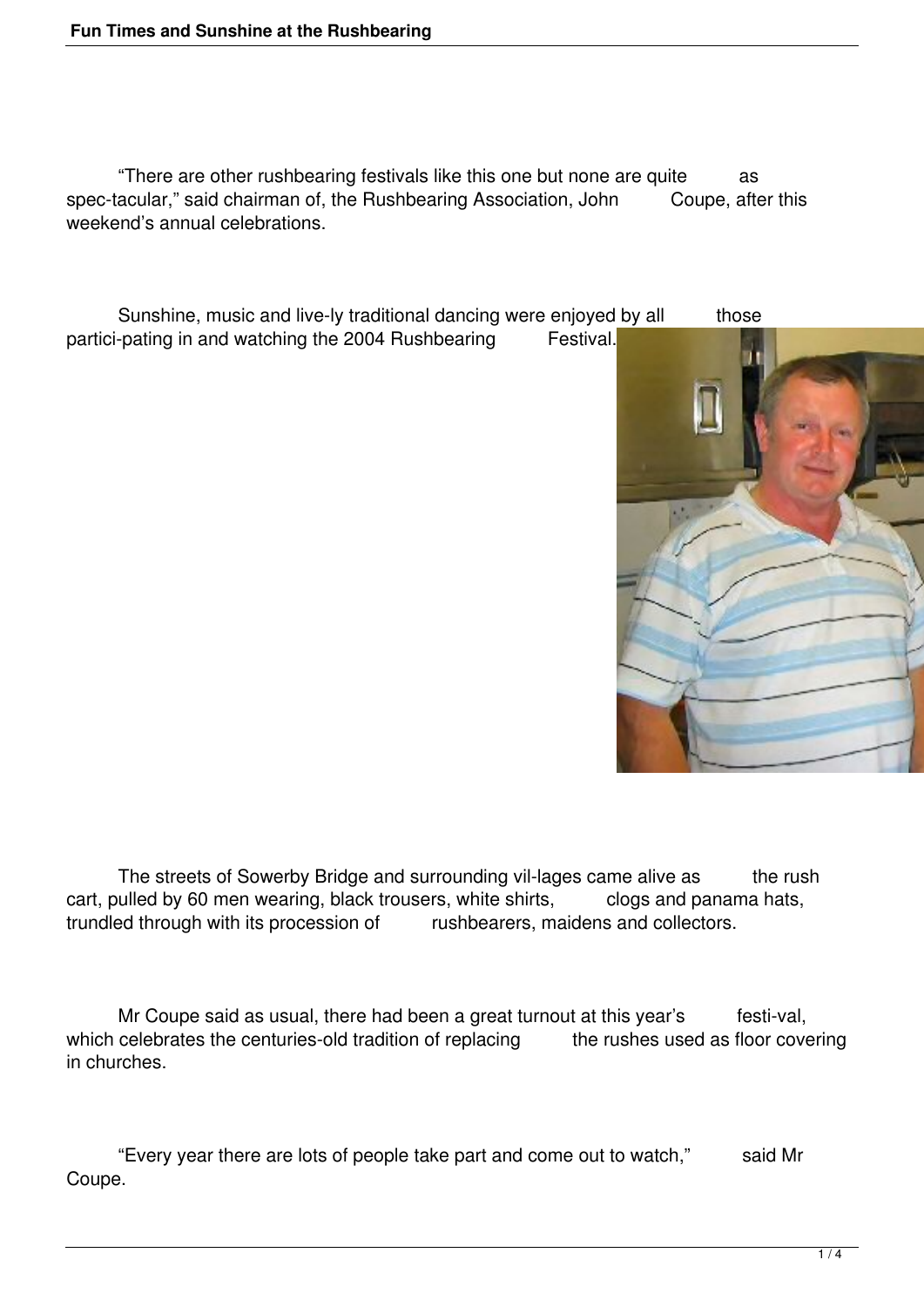"It is always a popular event. There's really noth-ing else like it in the world."

The event started at St John's Church, Warley, Halifax, where vicar Ste-phen Bradbury blessed the cart and received the first bundle of rushes.

The pro-cession made its way through Warley and Sowerby, stopping at various<br>as It went, for refreshments and a burst of dancing and music from the eight dancing pubs as It went, for refreshments and a burst of dancing and groups who were there.



Young women took it in turns to ride on top of the cart, changing at each stop. The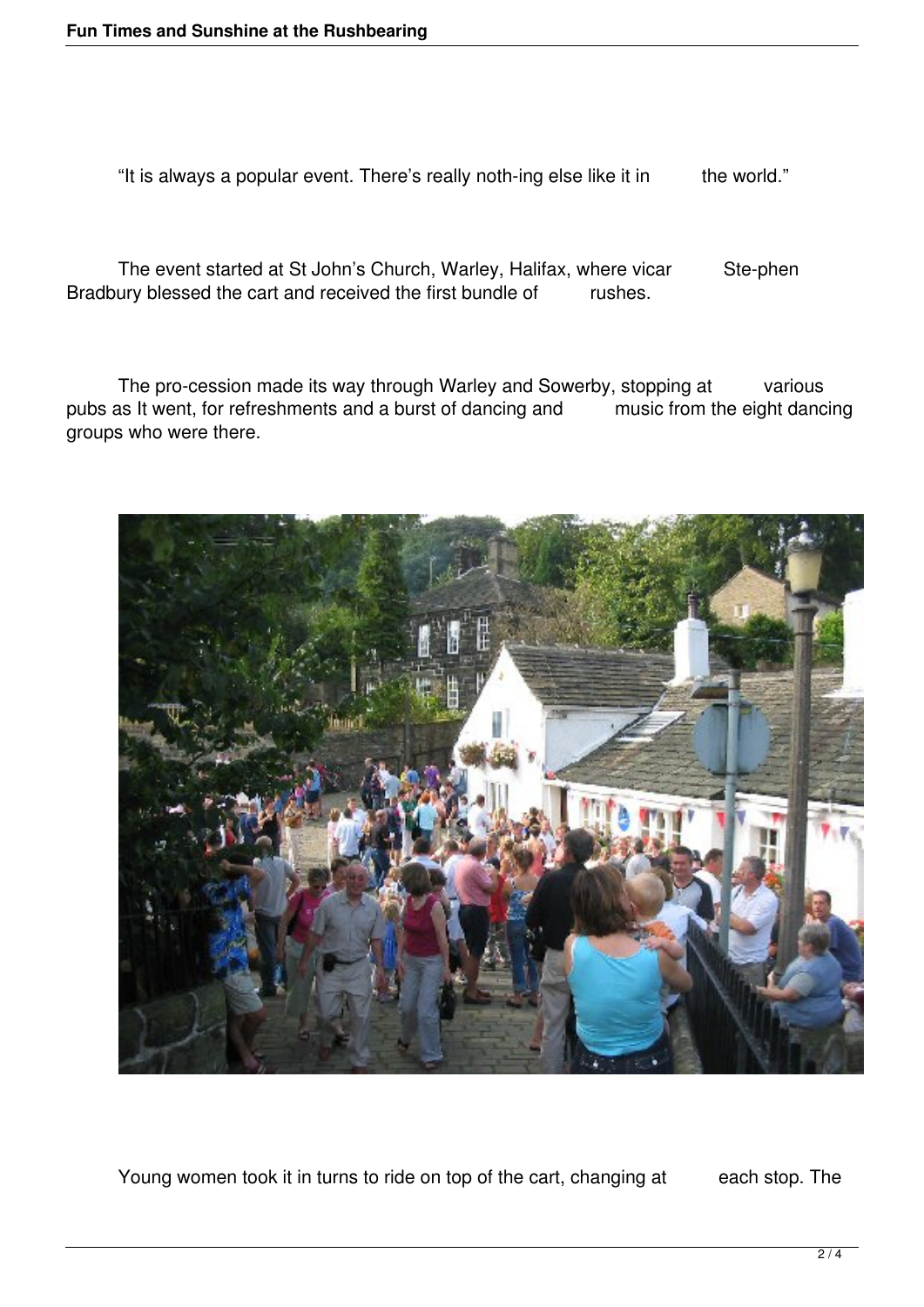"cart maiden" for the first leg of the journey on Saturday was 19 year old Lisa Baigent.

 "I have been involved with Rushbearing since I was tiny and been a cart maiden for the last few years," she said. "I like the socialising, the drinking and the atmosphere. Everyone knows each other and it is a great get togeth-er." Cart puller and com-mittee member Paul Holroyde has been involved with Rushbearing for the past 22 years, along with his wife Jennifer. The pair are celebrating their 25th anniversary this week and were enjoying drinks with friends.

"It is always such a good occasion, everyone is so friendly," Mr Holroyde said.

 The crowds who had gathered to line the streets and see the spectacle clapped and tapped their feet as the bands and dancers performed.

Resident Pauline Charl-nock had come to the Maypole Inn to see the procession arrive.